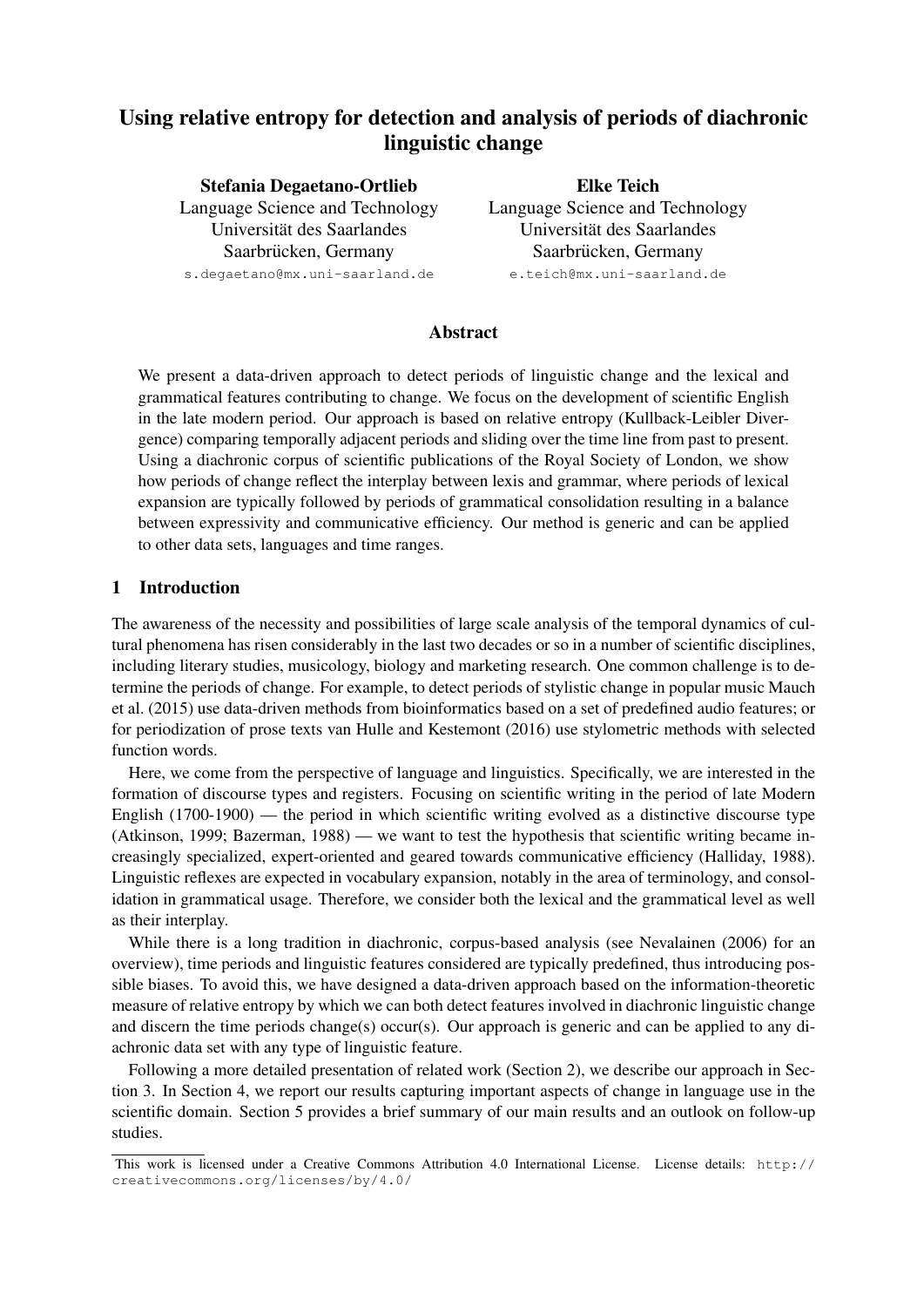#### 2 Related work

The traditional linguistic method of describing temporal change in language use is to start with a set of preselected linguistic features and inspect their frequency distributions across predefined time spans (cf. Nevalainen (2006) for an overview in the area of corpus linguistics). While clearly providing interesting and relevant descriptive insights on changing language use, this kind of approach is biased in two regards. First, features are selected on the basis of the human analyst's educated guesses about which linguistic features are subject to change with a view to high-frequency features (e.g. Atkinson (1999), Banks (2008), Biber and Finegan (1989), Biber and Gray (2016), Degaetano-Ortlieb et al. (2014), Fanego (1996), Michel et al. (2011), Moskowich and Crespo (2012), Rissanen et al. (1997), Teich et al. (2016)). Other frequency bands, while potentially relevant, are not considered. Second, the time spans are typically predefined, too. For example, for a period of two to three hundred years under consideration, typically 20 or 50-year periods are selected. This approach may obscure trends present in the data and prevent the exact periodization of a given change or set of changes.

To remedy these drawbacks, more exploratory, data-driven approaches have been argued for. In corpus-linguistics, Gries and Hilpert (2008) propose a specific clustering approach which they apply to the historical development of English. In van Hulle and Kestemont (2016) stylometry methods are applied to the periodization of literary works of Samuel Beckett. Popescu and Strapparava (2013) use a statistical approach for the characterization of epochs. Within the field of computational sociolinguistics, various techniques (such as topic modeling, correlations, regression) are tested for applicability to sociological questions and interpretability of the features involved in variation (see e.g., McFarland et al. (2013), O'Connor et al. (2011), Eisenstein (2018)). A recent strand of data-driven approaches for the analysis of diachronic change applies information-theoretic divergence measures. In particular, the use of relative entropy, implemented as Kullback-Leibler Divergence (KLD) or its symmetrical variant Jensen-Shannon Divergence (JSD) (Kullback and Leibler, 1951), as a measure of changes in the probability distribution over linguistic features has proven effective. For example, Hughes et al. (2012) measure stylistic influence in the evolution of literature and Klingenstein et al. (2014) analyze to what extent the ways of talking in criminal trials differed between violent and nonviolent offenses over time. Or Bochkarev et al. (2014) use KLD to compare change in the frequency distribution of words within one language and a symmetric version to compare changes across languages in the Google Books Corpus. Also working on the Google Books data set, Pechenick et al. (2015) use JSD to assess the corpus' validity for analysis of cultural and linguistic evolution. Furthermore, Fankhauser et al. (2014) demonstrate the applicability of KLD for corpus comparison at large, showing KLD on various corpora (including the Brown corpora), and provide an interactive visualization for exploratory inspection of (degrees of) divergence between corpora as well as the items (here: words) contributing to the divergence. In our own previous work, besides other applications such as intra-textual variation across sections of research articles from biology (Degaetano-Ortlieb and Teich, 2017), we have used KLD to analyze the linguistic development of scientific writing over time considering pre-defined time periods (50 years) and comparison to general English to discern change specific to scientific writing (Degaetano-Ortlieb and Teich, 2016; Degaetano-Ortlieb et al., 2018; Degaetano-Ortlieb and Strötgen, 2018). In particular, we found major changes going on around the period of 1750-1800.

We build on this work and extend the existing approaches by capturing periods of change, i.e. determining when a change occurs rather than a priori setting *specific* periods. Most similar to our approach is the recent study of Barron et al. (2018) on debates held in the French Revolution's first parliament using KLD between sequential speeches considering the notions of novelty (abrupt change), transience (novelty of the past), and resonance (novelty minus transience). While they only employ the aggregated KL divergence, we consider the contribution of individual linguistic features to KL divergence. On this basis, we are able to determine which features are involved in change at different linguistic levels and to inspect how different linguistic levels interact to allow for a balanced information density in (scientific) communication. Thus, our approach addresses the above mentioned drawbacks — predefined periods and preselected features — and provides a generic, exploratory method for periodization combining feature detection and period determination on the basis of one mechanism.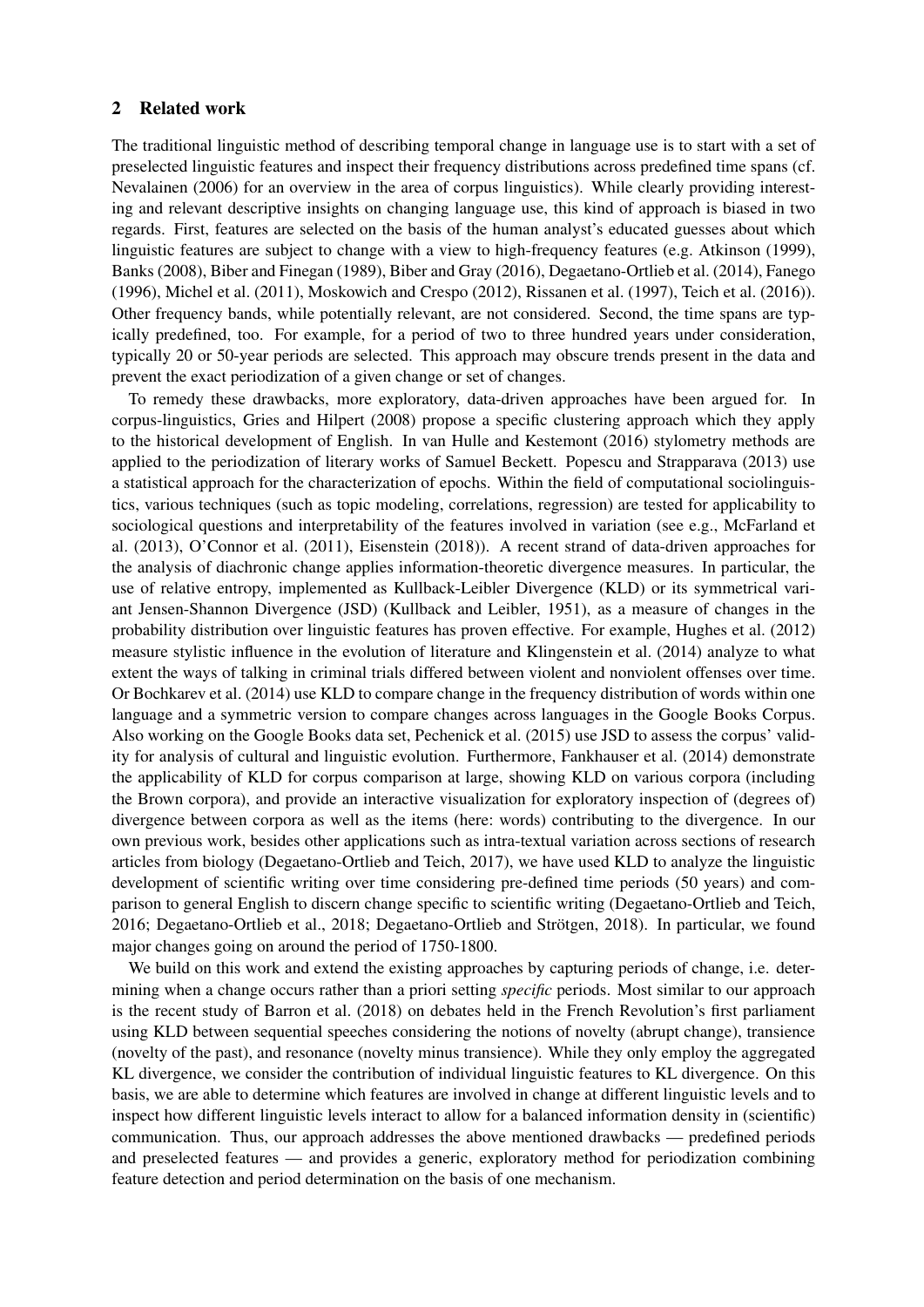# 3 Method

# 3.1 Royal Society Corpus

The data set we use is the Royal Society Corpus (RSC) (Kermes et al., 2016), consisting of the journal publications of the Transactions and Proceedings of the Royal Society of London – the first and longestrunning English periodical of scientific writing. The RSC has approx. 32 million running tokens and around 10.000 documents, spanning from 1665 (first publication) to 1869. It is encoded for text type (article, abstract), author, title, date of publication, and time periods (decades, fifty years). Linguistic annotation is provided at the levels of tokens (with normalized and original forms), lemmas, and parts of speech using TreeTagger (Schmid, 1995), achieving 95.1% on normalized word forms (normalization is based on VARD; see Baron and Rayson (2008)). The corpus is hosted by a CLARIN-D repository<sup>1</sup>, which provides a free download as a vertical text format (vrt). The RSC provides a well-suited test bed for periodization, as it spans approx. two centuries and there are a number of linguistic studies on some parts of this material (e.g. Biber and Finegan (1997), Atkinson (1999), Banks (2008)). As we detected major changes around the period of 1750-1800 in previous studies (Degaetano-Ortlieb and Teich, 2016; Degaetano-Ortlieb et al., 2018), we select texts from 1700 to 1850 for periodization with a cut off of five occurrences per document to exclude (especially for the older documents) OCR errors and other possible biases. Table 1 lists by decade the number of lemmas and part-of-speech (POS) trigrams used to approximate the lexical and grammatical level, respectively, as well as the number of types of lemmas and POS trigrams.

| decade | lemmas    | <b>POS</b> trigrams |
|--------|-----------|---------------------|
| 1700   | 407,801   | 2.905               |
| 1710   | 261.143   | 2,605               |
| 1720   | 283.123   | 2,578               |
| 1730   | 307,049   | 2.114               |
| 1740   | 538.567   | 4.494               |
| 1750   | 626.685   | 8,725               |
| 1760   | 507,820   | 9.828               |
| 1770   | 855.618   | 20,751              |
| 1780   | 827,720   | 18.562              |
| 1790   | 809,482   | 23.966              |
| 1800   | 971.271   | 18,550              |
| 1810   | 808,536   | 15,766              |
| 1820   | 809.682   | 17,388              |
| 1830   | 1,567,919 | 43.794              |
| 1840   | 1,237,025 | 36,633              |
| types  | 15,611    | 1.154               |

Table 1: Number of lemmas and POS trigrams in the RSC per decade and number of types for each.

## 3.2 Method of periodization at different linguistic levels

We exemplify our proposed method for periodization with Kullback-Leibler Divergence (KLD) considering two linguistic levels – lexical and grammatical – without preselecting single linguistic features. For the lexical level we use all lemmas (unigrams) occurring at least five times in a document. The grammatical level is captured by sequences of three parts of speech (POS trigrams, e.g. noun-preposition-noun) again with a minimum of five occurrences per document. Trigrams were chosen as shorter sequences tend to not reflect grammatical structures, longer sequences lead to quite sparse data. To further avoid possible POS tagging errors, in the extraction procedure nouns were restricted to a size of  $>2$  characters. Furthermore, we exclude POS trigrams consisting of characters constituting sentence markers (e.g. fullstops, colons), brackets, symbols (e.g. equal signs), and words tagged as foreign words. By looking at lemmas, we capture vocabulary changes and by looking at POS trigrams we capture changes in grammatical use. Note however that any kind of linguistic unit could be used (phoneme, morpheme, word, etc).

<sup>1</sup>https://fedora.clarin-d.uni-saarland.de/rsc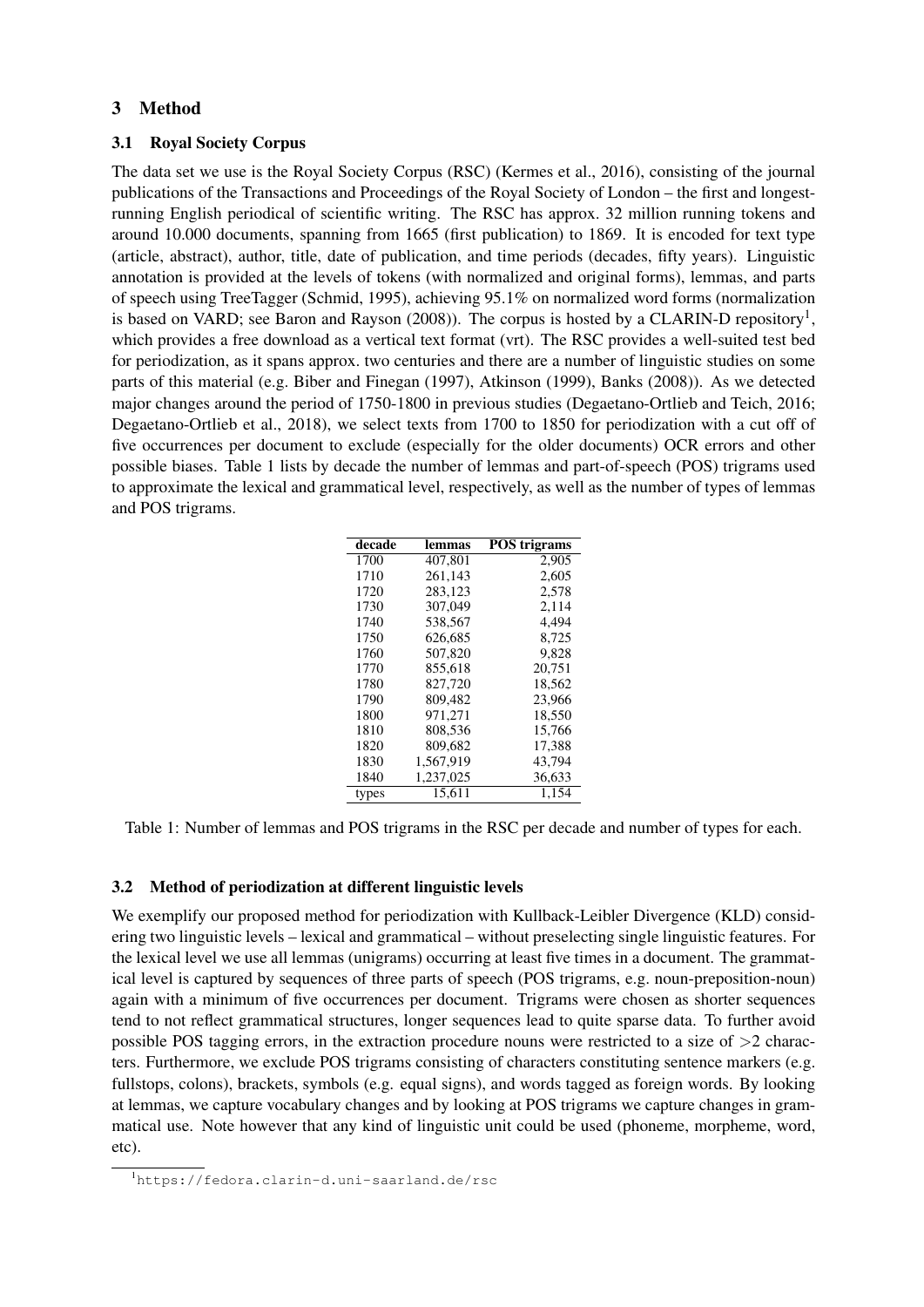Relative entropy or Kullback-Leibler Divergence (KLD; Kullback and Leibler (1951)) is a method of comparing probability distributions measuring the number of additional bits needed to encode a given data set A when a (non-optimal) model based on a data set B is used (cf. Equation (1)).

$$
D(A||B) = \sum_{i} p(feature_i|A)log_2 \frac{p(feature_i|A)}{p(feature_i|B)}
$$
(1)

Applied to the comparison of language corpora, KLD gives us an indication of the degree of difference between corpora measured in bits as well as the features that are primarily associated with a difference, i.e. those features that need (relatively) high amounts of additional bits for encoding<sup>2</sup>. In the models we employ, difference in vocabulary size is controlled for by representing the data sets by ngram language models smoothed with Jelinek-Mercer smoothing and lambda 0.05 (cf. Zhai and Lafferty (2004) and Fankhauser et al. (2014)).

To detect periods of change using KLD, we slide over the time line of the corpus to find relative peaks or troughs in relative entropy which are taken to indicate a change. For this we select a starting year (e.g. 1720) and a sliding window (e.g. 2 years). We then use KLD to compare preceding (*pre* period) and subsequent years (*post* period) from the sliding window. Defining the size of the sliding window depends on the data set used. In our case, as publications do not appear yearly in the Proceedings of the Royal Society, we use a minimum of a 2-year sliding window. For other text types, such as news texts, for example, the sliding window could be based on months or even days. The bigger the sliding window based on a particular data set the less fine-grained the observed changes will be. A further parameter to be set is the time range of comparison for *pre* and *post* periods, which again has to be set according to the data set used and the aimed periodization. In our case, we use a period range of 20 and 10 years in which we assume changes to occur. Note that KLD is asymmetric and we are only interested in the direction from *post* to *pre* as we aim to determine periodization from past to present in the development of scientific writing. Thus, we measure divergence only between *post* (after sliding window) and *pre* (before sliding window) as shown in Equation (2).

$$
D(post||pre) = \sum_{i} p(unit_i|post)log_2 \frac{p(unit_i|post)}{p(unit_i|pre)}
$$
(2)

Based on this, we build KLD models for lemmas and POS trigrams to observe divergences at lexical and grammatical levels, respectively. For both linguistic levels, we use all lemmas/POS trigrams for modeling that occur at least five times in a document. For each window, KLD models are created comparing *post* with *pre* periods. For the analysis we use 2-, 5-, and 10-year windows inspecting 10- and 20-year ranges.

Moreover, the individual contribution (discriminative power) of a feature to relative entropy allows us to observe which features are involved in change. The higher the KLD value of a feature (here: lemma or POS trigram), the more discriminative the feature is for the *post* period (see Equation (3)).

$$
D_{feature}(post||pre) = p(feature|post)log_2 \frac{p(feature|post)}{p(feature|pre)}\tag{3}
$$

We then also test if there is a significant difference between the relative frequencies of a feature in the *pre* and *post* periods by an unpaired Welch's t-test (see equation (3) with var denoting the variance and n the number of documents in a corpus).

$$
t = \frac{mean_{pre} - mean_{post}}{\sqrt{(\frac{var_{pre}}{n_{pre}} + \frac{var_{post}}{n_{post}})}}
$$
(4)

Thus, for each *post* with *pre* period comparison, we obtain a list of those features that contribute most to the distinction of a *post* period (high KLD value) and which pass the significance test (p-value<0.05).

<sup>&</sup>lt;sup>2</sup>Note that KLD is an asymmetric measure, i.e. there may be a significant difference between a data set A and B when B is used as a basis for encoding but not necessarily when A is used as a basis. Also, the features responsible for a difference may be different ones.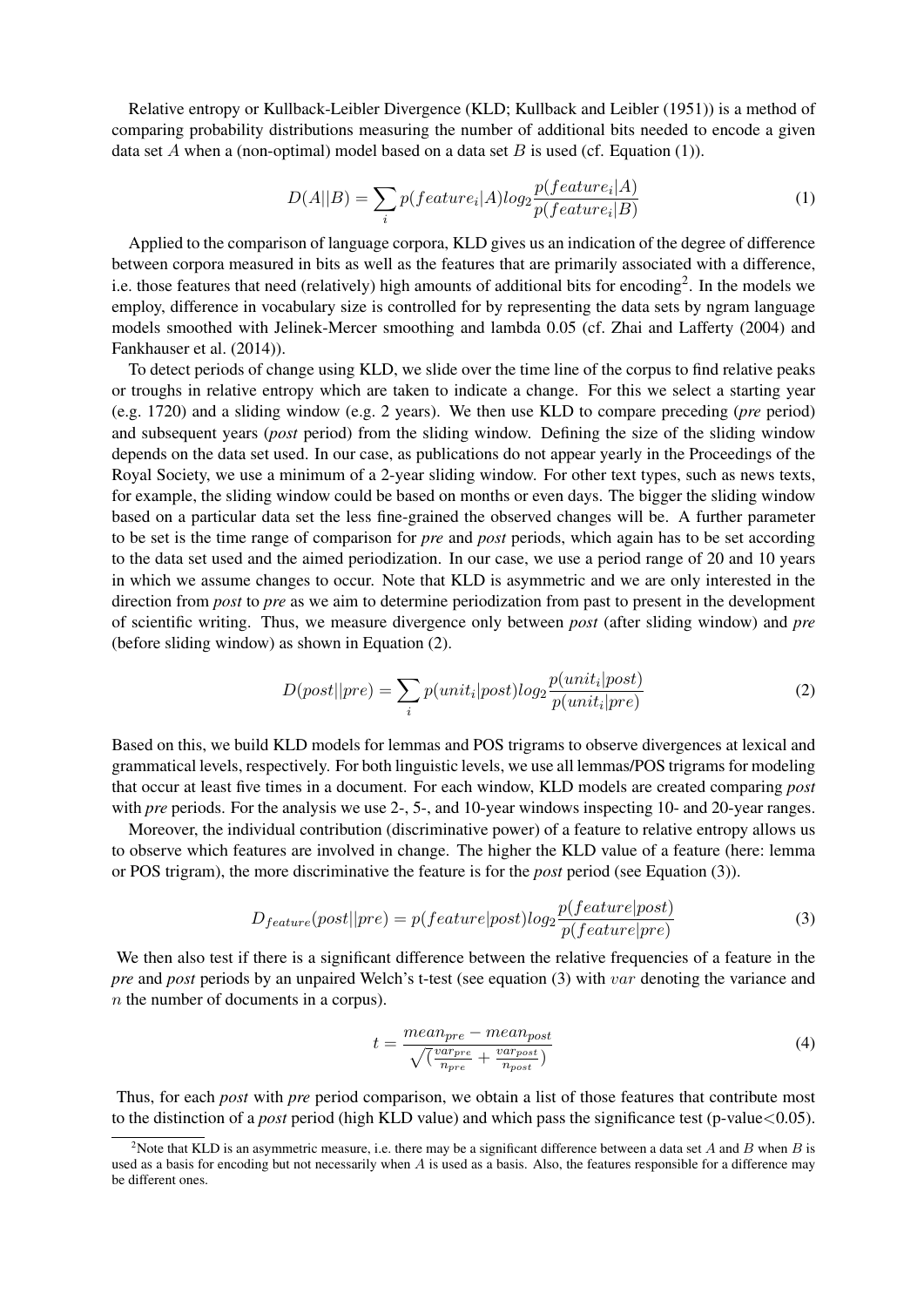

Figure 1: Relative entropy based on KLD for *post* vs. *pre* periods for lemmas (with parameters set at a 2-year window and 20-year period).



Figure 2: Relative entropy based on KLD for *post* vs. *pre* periods for POS trigrams (with parameters set at a 2-year window and 20-year period).

In addition, at the lexical level to select from these lists those lemmas that show the greatest variation in terms of their contribution over time, we calculate the standard deviation of the KLD value of each lemma across all comparisons. At the grammatical level, as the set of possible options is more confined, we consider all discriminative and significant POS trigrams but still rank them by the standard deviation over time.

Given a data set of the features' occurrences across time (e.g. by years, months, days), the periodization procedure is operationalized with the software environment R (R Development Core Team, 2010) with a script allowing to select the window and period range and run the process automatically. The R code will be released upon publication through Github via a link on https://stefaniadegaetano.com/.

## 4 Change of language use in scientific writing (18th and 19th century)

We present the results of application of the described method on the time period of 1700-1850 of the Royal Society Corpus at the lexical and grammatical levels. The focus is on comparison of *post* periods with *pre* periods, tracing the development of scientific writing over time. For this, we inspect different parameters as described in Section 3.2. For both analyses, we consider (1) overall diachronic trends, (2) when possible changes occur, and (3) which features contribute to changes.

## 4.1 Overall diachronic trends at the lexical and grammatical level

First, we want to investigate which diachronic trends we can observe over time in scientific writing across different linguistic levels.

At the lexical level, Figure 1 shows KLD values plotted on the time line based on lemmas (with a 2 year window and 20-year slices of *pre* and *post* periods). The general tendency shows peaks and troughs in KLD, i.e. periods of lexical expansion (where a *post* period shows higher KL divergence from a *pre* period) are followed by periods of lexical consolidation (where a *post* period shows lower KL divergence from a *pre* period). We can observe that there are smaller peaks around the 1740s, 1750s, and a major peak around the end of the 18th century followed by a trough in KLD and again an increase in the early 19th century. For example, considering the year 1795 (here: 2-year window (1795-1796)), KL divergence between the 20 years following (*post*) and the 20 years preceding (*pre*) the window is 0.39 bits, while considering 1805 it drops to 0.27 bits. Thus, around 1795 we have a period of lexical expansion, while around 1805 we have a period of consolidation.

Let us now consider the grammatical level approximated by POS trigrams. In Figure 2, we clearly see a declining tendency of KLD at the grammatical level, i.e. over time grammatical usage consolidates in comparison to a more varied usage in the past. Comparing Figure 1 with 2, while at the lexical level we have waves of expansion and consolidation, at the grammatical level there is a strong tendency of consolidation. This tendency becomes even more pronounced from the mid 18th century onwards. The formation of the scientific register and processes of professionalization (Ure, 1982; Biber and Gray, 2011; Halliday, 1988) are presumably reflected here. In fact, from 1751 onwards the Proceedings of the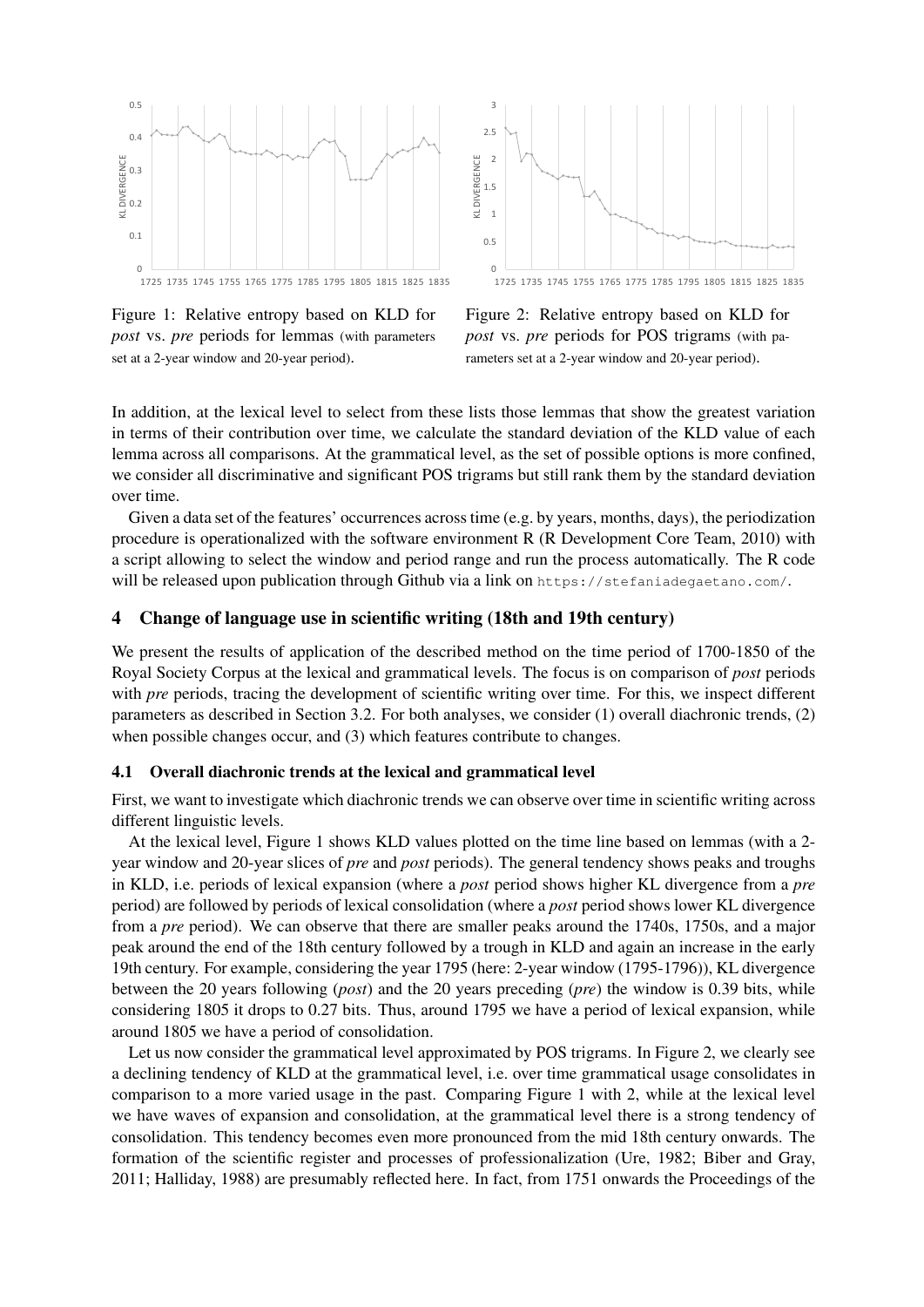Royal Society started to have a reviewing process.

In summary, we can deduce that the lexical and grammatical levels play different roles in the development of scientific writing in the RSC. The consolidation of the grammatical level might be a counterbalance to the phases of expansion at the lexical level. In the next sections, we present a detailed account on which lemmas and grammatical structures contribute to periods of change occurring at both levels.

## 4.2 Lexical contributions to periods of change

In a second step, we investigate which lemmas contribute most to the observed differences by selecting lemmas based on their discriminative power as described in Section 3.2. To consider how different time windows and ranges might impact the results, we will consider windows of 2, 5, and 10 years with 20 and 10 years of *pre* and *post* periods.

Figure 3 shows lemmas contributing to periods of change over time across window sizes (years between a *pre* and *post* period) and ranges (of *pre* and *post* periods compared by KLD)<sup>3</sup>. Across the window sizes, the general trend remains relatively stable, with specific lemmas contributing to periods of change. From around 1725 to 1745 lemmas related to the field of electricity are distinct (light blue: *electricity*, *electrify*, *wire*). From the mid 18th century to the beginning of the 19th century a whole field arises that marks the discovery of oxygen (orange) with *air*, *nitrious*, *dephlogisticated*, *gas* marking the beginning of this research field driven by experiments and *oxide*, *oxygen*, *hydrogen* marking the terminology building process around the new field. In fact, a landmark paper on the discovery of oxygen by Joseph Priestley in 1774 entitled *Observations on different kinds of air* brought about a series of publications in the Royal Society dedicated to this new strand of research. Towards the mid 19th century biology terms arise (*cell*, *corpuscule*).

Tuning the period range allows us to inspect the data further (compare Figure 3 (c) and (d), 20-year range vs. 10-year range, respectively). For example, a period of change related to the solar system (purple: *sun*, *venus*, *limb*, *parallax*) is better captured with a smaller range (10 years, Figure 3 (d)). Thus, while some periods of change are more persistent (e.g. the discovery of oxygen) and can thus be captured by using wider ranges (e.g. 20 years), others (such as new observations on the solar system) are more transient and therefore can be better detected by more narrow comparisons of ranges (e.g. 10 years). Also detectable at the 10-year window (see Figure 3 (d)) are variants of use: *oxygen* vs. *oxygene*, where the latter was distinctively used but only for a small period of time (from 1790-1820), while *oxygen* was increasingly used over time and became the standard variant. Thus, this allows us to observe competing forms or lexemes.

A further major change takes place around the end of the 18th century, where besides words related to terminology as discussed so far, the function words *the* and *of*, reflecting the use of nominal phrases, drastically increase their discriminative power for the *post* period as well as the verb *be*, which might reflect here a relational use (such as e.g. X *is* Y).

These diachronic tendencies across the inspected time frame show how at the lexical level, specific terms become typical of a time period marking strands of terminological evolution which can be attributed to groundbreaking events in the world (such as the discovery of oxygen). The rise and fall in discriminative power of function words seems to indicate changes in the use of grammatical structures. To observe whether this is really the case and which grammatical structures are involved in change, we inspect changes at the grammatical level by approximating grammatical structures with POS trigrams.

## 4.3 Grammatical structures contributing to periods of change

To inspect which POS trigrams have significantly contributed to changes over time, we again plot the individual KLD value of each discriminative POS trigram on the time line (see Figure 4 showing the 5 year window). A major change in the use of discriminative POS trigrams takes place between the 1740s and 1760s. Here, nominal phrase patterns with prepositions (DT NN IN, NN TO DT), coordinating conjunctions (NN CC NN) and possessives (IN NP POS) are discriminative. Both nominal phrase patterns reflect a conventionalized usage of general nouns combined with the prepositions *of* and *to* (e.g. *the end*

<sup>3</sup> Selection of 100 distinctive lemmas ranked by standard deviation across time are displayed (see Section 3.2).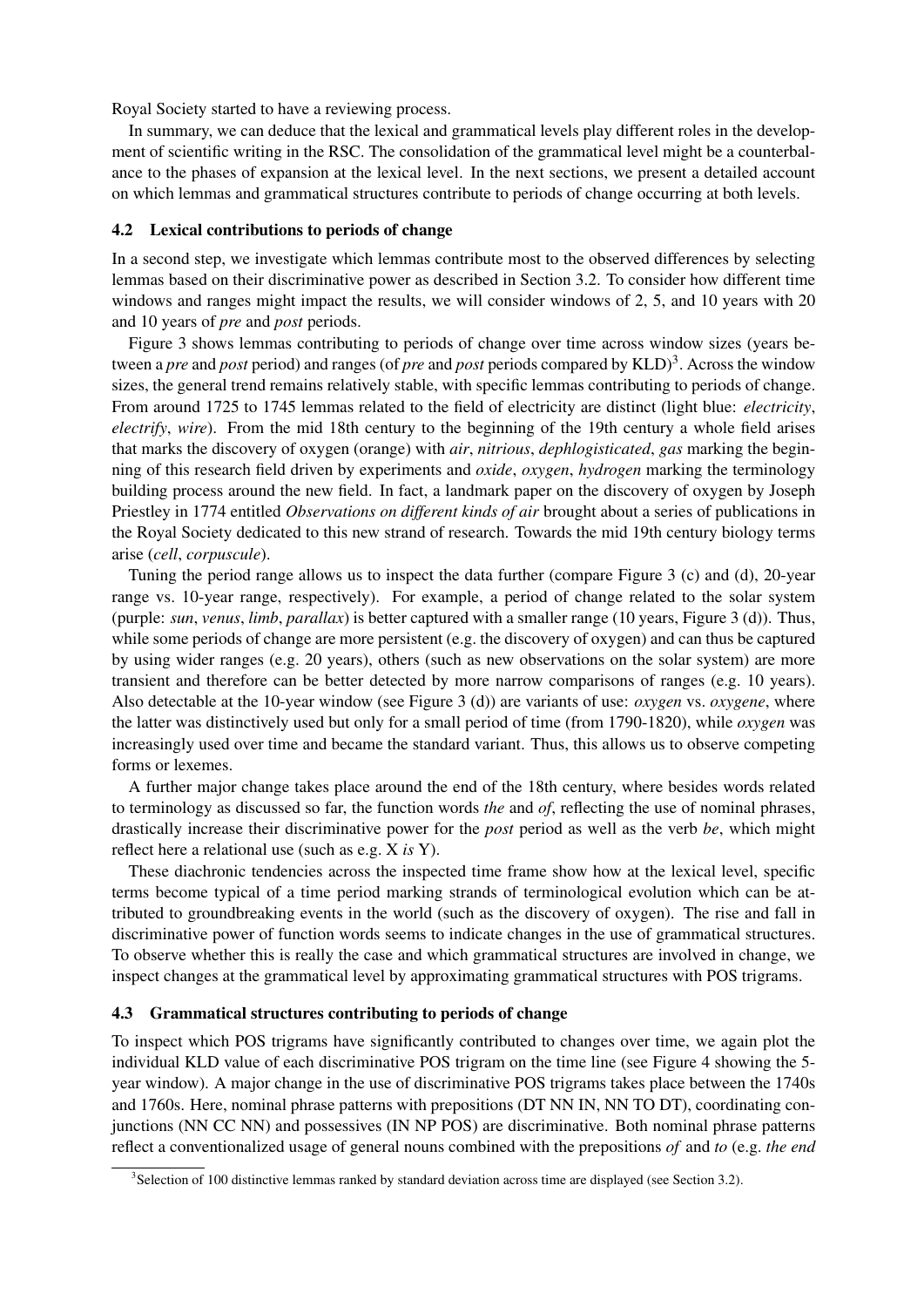

Figure 3: Lemmas contributing to periods of change for different window sizes and period ranges. The higher the KLD value the higher the pattern's contribution to the overall KL divergence. The KLD values are based on comparison between a *post* vs. *pre* period  $(D(post||pre))$  to inspect change from past to present. Positive values reflect distinctness for *post*, negative values distinctness for *pre*. Selection of 100 distinctive lemmas ranked by standard deviation across time are displayed.

*of, a letter from, the time of* for the DT NN IN pattern; *with regard/respect to* for the IN NN TO pattern). The possessive pattern reflects the peaks shown at the lexical level where the *'s* and the lemmas related to the solar system mark a period of change.

After this major period of change, from the 1750s onwards individual patterns become typical that can be related to specific grammatical structures. First, a nominal compound pattern followed by a preposition (NN NN IN) becomes typical around the 1750s (e.g. *zenith distance of*, *logarithm sine of*), which appears again as distinct after 1810 (e.g. *knife edge of the pendulum*) with a greater variation of use (around 10 vs. 30 instances of at least 5 occurrences). Around the 1760s a comparative pattern arises (VBZ JJR IN; with realizations such as *is greater than*, *is less than*, *is more than*).

At the same time a particularly interesting pattern reflecting relational or passive clauses (JJ NN VBZ) is discriminative, used to define specific types of materials such as air, acid, fluid etc. (e.g. *inflammable air is pure phlogiston*, *dephlogisticated air is only water deprived of phlogiston*) or to explain what these materials are used for (e.g. *nitrous air is mixed with*, *alkaline air is saturated by*). This pattern is closely related to the beginnings of early modern chemistry marked by the discovery of oxygen as shown at the lexical level. A constant increase of KLD value of this relational pattern might also indicate an increasing need for specification in this new research field (i.e. defining what it is exactly that has been discovered). As the field around oxygen became established, one may think that also the need for this specification pattern may no longer exist. However, in terms of frequency (see Figure 5) it rises steeply from 1760 to 1780, has a period of stagnation between 1780 and 1830, rising again afterwards. Thus, it rises considerably in frequency due to the need to elaborate on the findings of this new research field around chemistry (rising period). This pattern then becomes established in scientific writing (stagnation period). The decline in KLD confirms this tendency: the pattern is no longer discriminative for a *post* vs. *pre* by 1790s, as it is similarly used in both *pre* and *post* slices.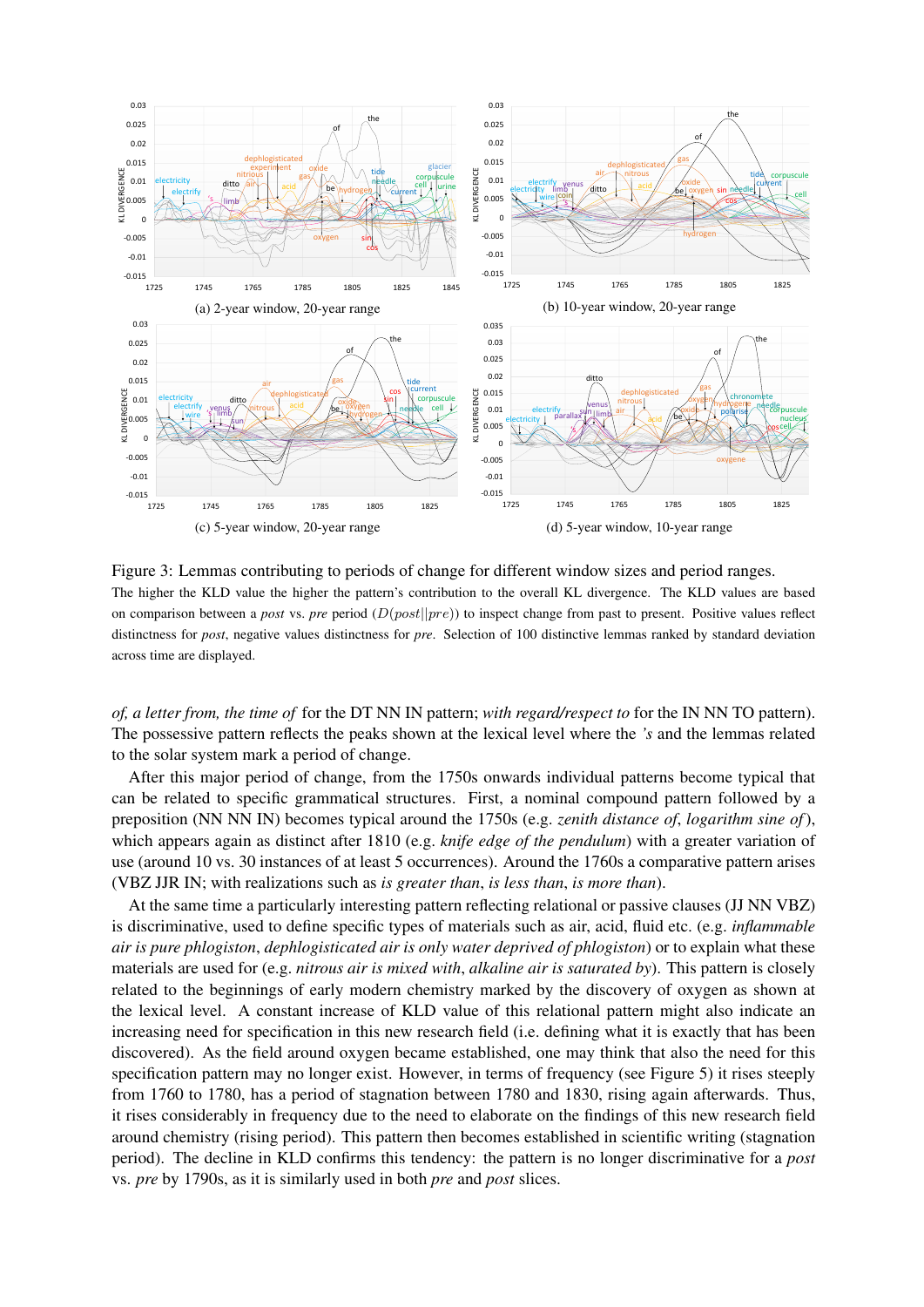

Figure 4: Grammatical structures (approximated by POS trigrams) contributing to periods of change. The higher the KLD value the higher the pattern's contribution to the overall KL divergence. The KLD values are based on comparison between a *post* vs. *pre* period (D(post||pre)) to inspect change from past to present. Positive values reflect distinctness for *post*, negative values distinctness for *pre*. Selection of 100 distinctive lemmas ranked by standard deviation across time are displayed.

Starting around the 1780s longer noun phrases with a plural head (DT NNS IN) become discriminative (such as *the effects/observations/results of*) pointing to scientific outcomes. Around the 1790s and 1800s the terminological pattern 'noun of noun' (NN IN NN) is typical (with realizations such as *centre of gravity, carbonate of lime, phosphate of lime, oxide of iron, sulphate of iron*). If we compare this again with the lexical level (see Figure 3), we can see how after specific terms were established, grammatical structures arise around these terms. This terminological pattern is also reflected in the discriminative power of the preposition *of* at the lexical level (see Figure 3). By considering the level of grammar (approximated here with POS trigrams), we have a clearer picture of the changes that have occurred in terms of grammatical structures.

Starting from the late 1780s, the discriminative power of the nominal pattern DT NN IN rises again, this time not only marking conventionalized usage by particular expressions (such as *the quantity of* or *the number of*) but also terminological usage by terms establishing themselves in that period (such as *the center of gravity*, *the bulb of the thermometer*, *the temperature of the air*).

At the beginning of the 19th century, there is again a rise of specific nominal patterns with prepositions (NN IN DT, NN NN IN, IN DT JJ). The first two patterns (NN IN DT and NN NN IN) both reflect longer nominal phrases related to terminology (e.g. *length of the second pendulum*, *part of the nervous system*, *knife edge of the pendulum*). The IN DT JJ pattern instead marks a rise of functional expressions pointing to contrast/comparison (e.g. *at the same time*, *on the other hand*) and elaboration (e.g. *in the same way*, *in the same manner*).

Comparing our findings to previous accounts on the Proceedings and Transactions of the Royal Society (PTRS), we are clearly in line a.o. with Halliday (1988) and Atkinson (1999), who showed a shift from an involved to an informational style of writing between the 17th and 19th century based on a manual and a multi-dimensional analysis, respectively, reflected in higher nominal style in the later productions. In Degaetano-Ortlieb et al. (2018) we confirm this finding using a data-driven approach. In this paper, we were able to show when particular nominal patterns reflecting informational style become distinctive in comparison to earlier periods and how their use is intertwined with changes occurring at the lexical level. In summary, the diachronic tendencies at the grammatical level, first, show a major period of change around the 1750s marked by a strong contribution of patterns related to conventionalized style of writing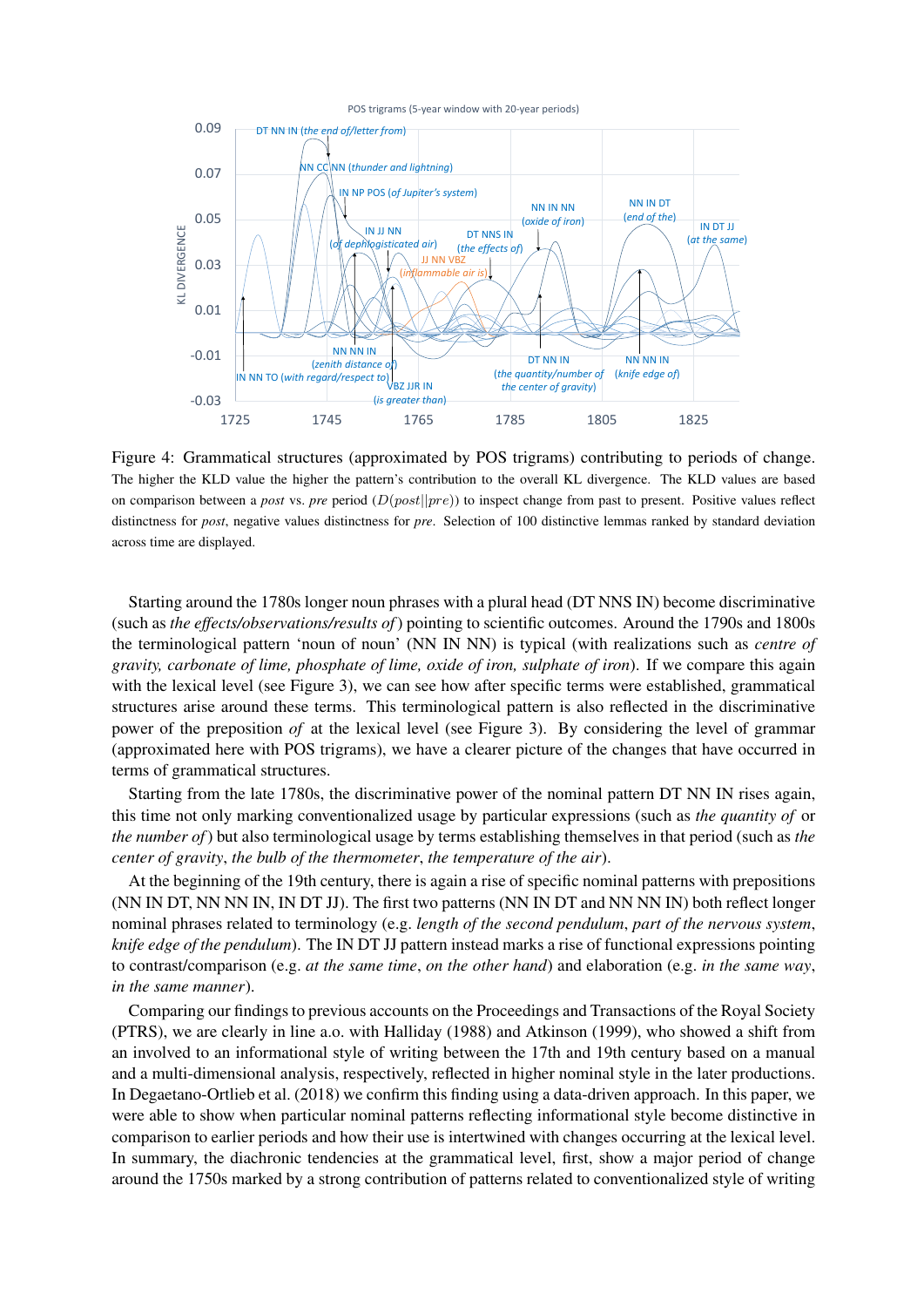

Figure 5: Frequency distribution of the JJ NN VBZ trigram

(*of* and *to* prepositional phrases, conjunctive and possessive phrases). Second, this period is followed by rise of individual lexico-grammatical patterns over time due to needs driven by expansions at the lexical level, on the one hand, and further lexical conventionalization of the patterns, on the other hand. Thus, in comparison to previous work, we are able to detect when and possibly why particular patterns become distinctive showing not only reflections of specialization in the formation of terminology but also of conventionalization in particular lexically confined grammatical patterns.

#### 5 Summary and outlook

We have presented a generic, data-driven approach based on Kullback-Leibler Divergence (KLD) for detecting features involved in diachronic linguistic change and discerning periods of change without pre-selection of features and periods. Our method is illustrated on the Royal Society Corpus, showing which features are involved in change and observing periods of change in scientific writing. The features detected indicate two types of change, *lexical expansion* and *grammatical consolidation*. Note here that while the first type of change relates to low-frequency instances, it is a highly distinctive feature over time — a fact that a traditional frequency-based approach would have missed.

What we can also see from our sample analysis is that changes proceed in waves — a wave of lexical expansion is typically followed or partially paralleled by reduction in grammatical variation, thus indicating the continuous effort to balance expressivity and communicative efficiency. In this way, rational language users make sure that, while language use changes, communication remains successful. Lexis and grammar thus show a nice symbiosis in enhancing expressivity and maintaining communicative efficiency.

In a wider perspective, our research is a contribution to information-theoretic accounts of language use with rational communication as an explanatory framework, adding to it a diachronic perspective (cf. Hume and Mailhot (2013) for related work in phonology). In future work, we plan to look at registermixed language as a reflection of 'general' language and longer time ranges using the proposed method, going over attested periods of evolution of the English language, starting from Early Modern English to Late Modern English and contemporary English, in order to observe long-term, more persistent grammatical changes. For lexical development, we are currently exploring measures of vocabulary expansion from a paradigmatic perspective on the basis of word embeddings, both for scientific as well as 'general' language (cf. Hamilton et al. (2016), Fankhauser and Kupietz (2017a), and Fankhauser and Kupietz (2017b) for related work).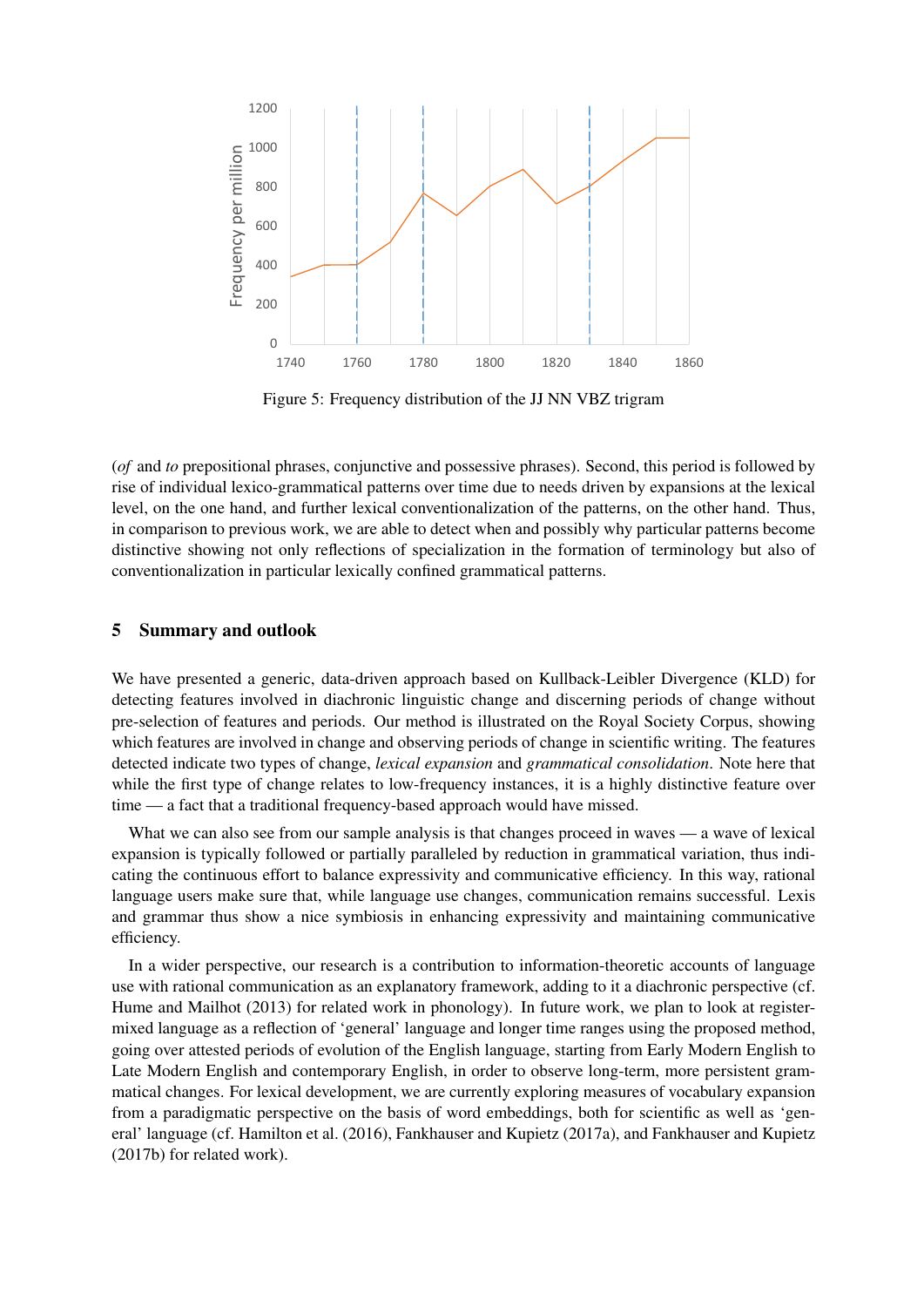#### References

- Dwight Atkinson. 1999. *Scientific Discourse in Sociohistorical Context: The Philosophical Transactions of the Royal Society of London, 1675-1975*. Erlbaum, New York.
- David Banks. 2008. *The Development of Scientific Writing: Linguistic Features and Historical Context*. Equinox, London/Oakville.
- Alistair Baron and Paul Rayson. 2008. VARD 2: A Tool for Dealing with Spelling Variation in Historical Corpora. In *Proceedings of the Postgraduate Conference in Corpus Linguistics*, Birmingham, UK.
- Alexander T. J. Barron, Jenny Huang, Rebecca L. Spang, and Simon DeDeo. 2018. Individuals, Institutions, and Innovation in the Debates of the French Revolution. *Proceedings of the National Academy of Sciences*, 115(18):4607–4612.
- Charles Bazerman. 1988. *Shaping Written Knowledge: The Genre and Activity of the Experimental Article in Science*. University of Wisconsin Press, Wisconsin.
- Douglas Biber and Edward Finegan. 1989. Drift and the Evolution of English Style: A History of Three Genres. *Language*, 65(3):487–517.
- Douglas Biber and Edward Finegan. 1997. Diachronic Relations among Speech-based and Written Registers in English. In Terttu Nevalainen and Leena Kahlas-Tarkka, editors, *To Explain the Present: Studies in the Changing English Language in Honour of Matti Rissanen*, pages 253–276. Société Néophilologique, Helsinki.
- Douglas Biber and Bethany Gray. 2011. The Historical Shift of Scientific Academic Prose in English towards Less Explicit Styles of Expression: Writing without Verbs. In Vijay Bathia, Purificación Sánchez, and Pascual Pérez-Paredes, editors, Researching Specialized Languages, pages 11–24. John Benjamins, Amsterdam.
- Douglas Biber and Bethany Gray. 2016. *Grammatical Complexity in Academic English: Linguistic Change in Writing*. Studies in English Language. Cambridge University Press, Cambridge, UK.
- Vladimir Bochkarev, Valery D. Solovyev, and Soren Wichmann. 2014. Universals versus Historical Contingencies in Lexical Evolution. *Journal of The Royal Society Interface*, 11(101).
- Stefania Degaetano-Ortlieb and Jannik Strötgen. 2018. Diachronic variation of temporal expressions in scientific writing through the lens of relative entropy. In Georg Rehm and Thierry Declerck, editors, *Language Technologies for the Challenges of the Digital Age: 27th International Conference, GSCL 2017, Berlin, Germany, September 13-14, 2017, Proceedings*, volume 10713 of *Lecture Notes in Computer Science*, pages 259–275. Springer International Publishing.
- Stefania Degaetano-Ortlieb and Elke Teich. 2016. Information-based Modeling of Diachronic Linguistic Change: From Typicality to Productivity. In *Proceedings of the 10th LaTeCH Workshop*, pages 165–173, Berlin. ACL.
- Stefania Degaetano-Ortlieb and Elke Teich. 2017. Modeling Intra-textual Variation with Entropy and Surprisal: Topical vs. Stylistic Patterns. In *Proceedings of the Joint LaTeCH and CLfL Workshop*, pages 68–77, Vancouver, Canada. ACL.
- Stefania Degaetano-Ortlieb, Peter Fankhauser, Hannah Kermes, Ekaterina Lapshinova-Koltunski, Noam Ordan, and Elke Teich. 2014. Data Mining with Shallow vs. Linguistic Features to Study Diversification of Scientific Registers. In *Proceedings of the 9th edition of the Language Resources and Evaluation Conference (LREC 2014)*, Reykjavik, Iceland. ELRA.
- Stefania Degaetano-Ortlieb, Hannah Kermes, Ashraf Khamis, and Elke Teich. 2018. An Information-Theoretic Approach to Modeling Diachronic Change in Scientific English. In Carla Suhr, Terttu Nevalainen, and Irma Taavitsainen, editors, *From Data to Evidence in English Language Research*, Language and Computers. Brill, Leiden.
- Jacob Eisenstein, 2018. *The Handbook of Dialectology*, chapter Identifying Regional Dialects in On-Line Social Media, pages 368–383. Number 21. Wiley-Blackwell.
- Teresa Fanego. 1996. The Gerund in Early Modern English: Evidence from the Helsinki Corpus. *Folia Linguistica Historica*, 17:97–152.
- Peter Fankhauser and Marc Kupietz. 2017a. Visual Correlation for Detecting Patterns in Language Change. In *Visualisierungsprozesse in den Humanities. Linguistische Perspektiven auf Pragungen, Praktiken, Positionen ¨ (VisuHu 2017)*, Zurich. ¨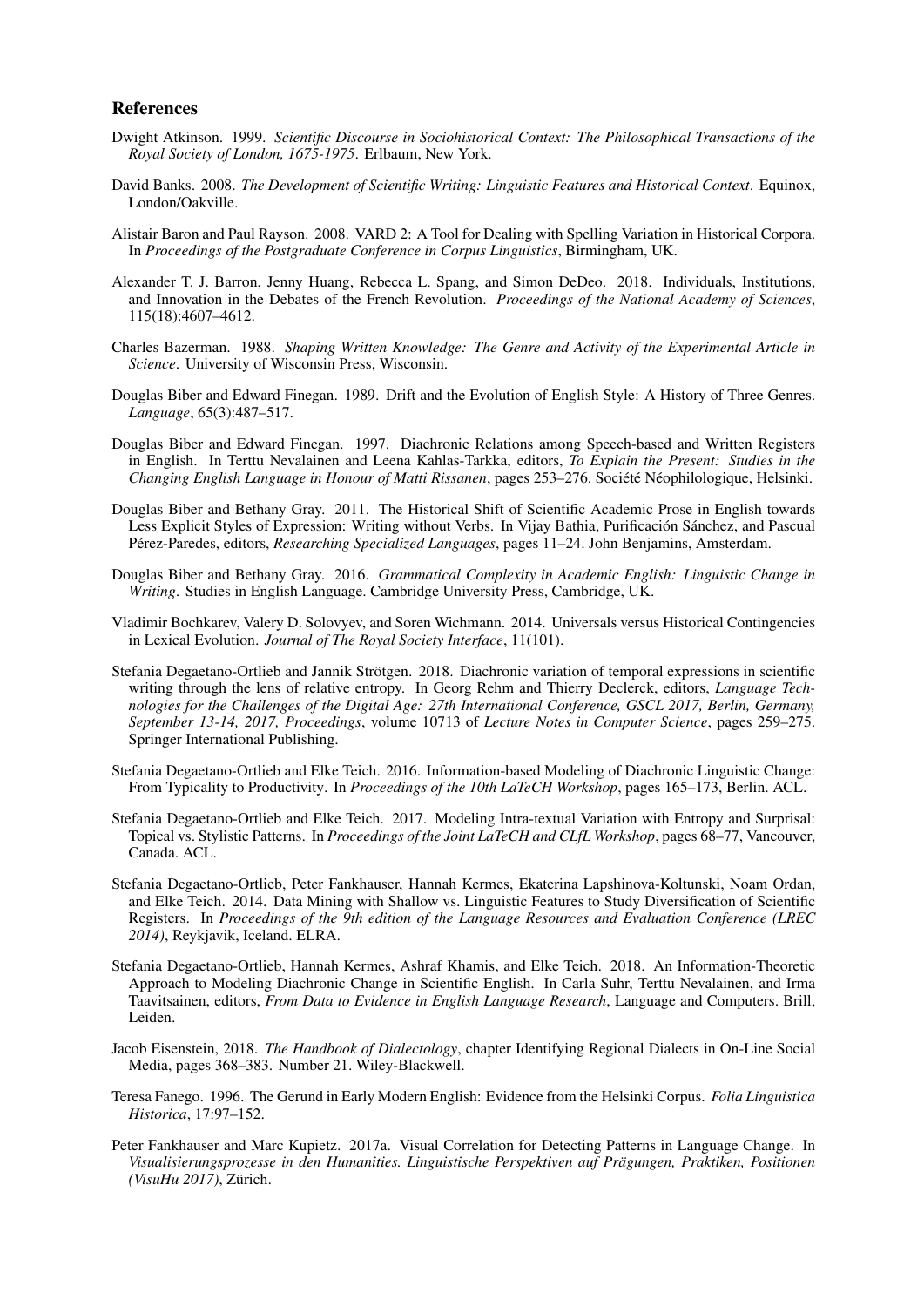- Peter Fankhauser and Marc Kupietz. 2017b. Visualizing Language Change in a Corpus of Contemporary German. In *Proceedings of the Corpus Linguistics International Conference*, Birmingham, UK.
- Peter Fankhauser, Jörg Knappen, and Elke Teich. 2014. Exploring and Visualizing Variation in Language Resources. In *Proceedings of the 9th LREC*, pages 4125–4128, Reykjavik, Iceland. ELRA.
- Stefan Th. Gries and Martin Hilpert. 2008. The Identification of Stages in Diachronic Data: Variability-based Neighbor Clustering. *Corpora*, 3(1):59–81.
- M.A.K. Halliday. 1988. On the Language of Physical Science. In Mohsen Ghadessy, editor, *Registers of Written English: Situational Factors and Linguistic Features*, pages 162–177. Pinter, London.
- William L. Hamilton, Jure Leskovec, and Dan Jurafsky. 2016. Cultural Shift or Linguistic Drift? Comparing Two Computational Models of Semantic Change. In *Proceedings of the EMNLP*, Austin, Texas.
- James M. Hughes, Nicholas J. Foti, David C. Krakauer, and Daniel N. Rockmore. 2012. Quantitative Patterns of Stylistic Influence in the Evolution of Literature. *Proceedings of the National Academy of Sciences*, 109(20):7682–7686.
- Elizabeth Hume and Frédéric Mailhot. 2013. The Role of Entropy and Surprisal in Phonologization and Language Change. In Alan C. L. Yu, editor, *Origins of Sound Change: Approaches to Phonologization*, pages 29–47. Oxford University Press, Oxford.
- Hannah Kermes, Stefania Degaetano-Ortlieb, Ashraf Khamis, Jorg Knappen, and Elke Teich. 2016. The Royal ¨ Society Corpus: From Uncharted Data to Corpus. In *Proceedings of the 10th LREC*, Portorož, Slovenia. ELRA.
- Sara Klingenstein, Tim Hitchcock, and Simon DeDeo. 2014. The Civilizing Process in London's Old Bailey. *Proceedings of the National Academy of Sciences*, 111(26):9419–9424.
- Solomon Kullback and Richard A. Leibler. 1951. On Information and Sufficiency. *The Annals of Mathematical Statistics*, 22(1):79–86.
- Matthias Mauch, Robert M. MacCallum, Mark Levy, and Armand M. Leroi. 2015. The Evolution of Popular Music: USA 1960–2010. *Royal Society Open Science*, 2(5).
- Daniel A. McFarland, Daniel Ramage, Jason Chuang, Jeffrey Heer, Christopher D. Manning, and Daniel Jurafsky. 2013. Differentiating Language Usage through Topic Models. *Poetics - Topic Models and the Cultural Sciences*, 41(6):607–625.
- Jean-Baptiste Michel, Yuan Kui Shen, Aviva Presser Aiden, Adrian Veres, Matthew K. Gray, , Joseph P. Pickett, Dale Hoiberg, Dan Clancy, Peter Norvig, Jon Orwant, Steven Pinker, Martin A. Nowak, and Erez Lieberman Aiden. 2011. Quantitative Analysis of Culture Using Millions of Digitized Books. *Science*, 331(6014):176– 182.
- Isabel Moskowich and Begona Crespo, editors. 2012. *Astronomy Playne and Simple: The Writing of Science between 1700 and 1900*. John Benjamins, Amsterdam/Philadelphia.
- Terttu Nevalainen, 2006. *Handbook of the History of English*, chapter Historical Sociolinguistics and Language Change, pages 558–588. Wiley-Blackwell.
- Brendan O'Connor, David Bamman, and Noah A. Smith. 2011. Computational Text Analysis for Social Science: Model Assumptions and Complexity. *Proceedings of the Second Workshop on Computational Social Science and Wisdom of the Crowds (NIPS 2011)*.
- Eitan Adam Pechenick, Christopher M. Danforth, and Peter Sheridan Dodds. 2015. Characterizing the Google Books Corpus: Strong Limits to Inferences of Socio-Cultural and Linguistic Evolution. *PLOS ONE*, 10(10):1– 24, 10.
- Octavian Popescu and Carlo Strapparava. 2013. Behind the times: Detecting epoch changes using large corpora. In *International Joint Conference on Natural Language Processing*, pages 347–355, Nagoya, Japan. ACL.
- R Development Core Team, 2010. *R: A Language and Environment for Statistical Computing*. R Foundation for Statistical Computing, Vienna, Austria.
- Matti Rissanen, Merja Kytö, and Kirsi Heikkonen, editors. 1997. English in Transition: Corpus-based Studies in *Linguistic Variation and Genre Analysis.* Mouton de Gruyter, Berlin.